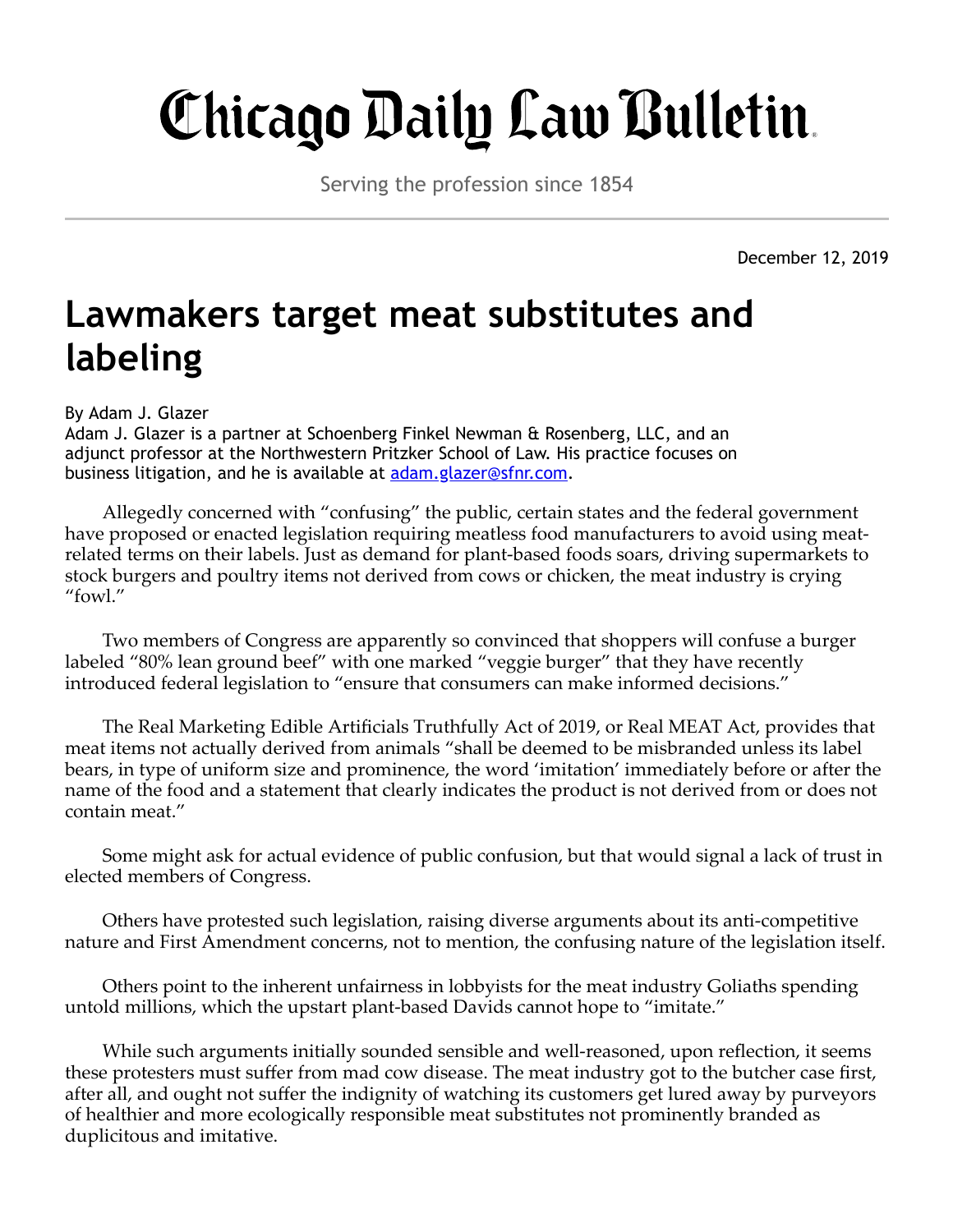In fact, the proposed Real MEAT Act could serve as a model for other badly needed reforms in the dangerous world of 21st century marketing. The premise behind this legislation could easily extend to a range of equally senseless and anti-competitive applications.

Consider how recent sales of perplexing vehicles that do not burn fossil fuels or contaminate the environment are increasing, mystifying consumers who watch these "cars" zip by without stopping to refill at gas stations.

Gasoline engines were around long before whatever powers these ridiculously quiet, cleanburning machines, and it's time the surrounding confusion ended by branding them with a Scarlet E (for enigmatic, not electric).

Legislators should immediately start drafting the Real Creating American Rides Act of 2020 or Real CAR Act to protect American consumers from mistaking a noiseless and clean-burning form of transport for a traditional gas-guzzler.

Similarly, consumers have unwittingly participated in the fraud that decaffeinated "coffee" brewers have gotten away with for decades now. The whole purpose of coffee, after all, is the caffeine, and java lovers have tolerated sales of the confusing decaf stuff for long enough.

Rather than getting away with offering "Decaffeinated Coffee" on the market, cans of the fake grounds should henceforth be labeled as "Deceptive Coffee." Instead of ordering a decaf "cup of joe," the law should require ordering a "cup of faux."

And how in the world have best-selling works of fiction and nonfiction alike been marketed as "books" when they lack physical form? Readers purchasing books reasonably expect to receive a bound volume. Books have pages, and good ones are known as page-turners.

Literary works downloaded onto some smart phone or tablet, requiring electronic swiping rather than turning actual pages, should carry disclaimers to avoid confusing bibliophiles. Kindles and similar devices must prominently warn patrons they feature "bookless books," lest the nation's remaining readers purchase their literature in the wrong medium.

Fighting public confusion through legislation should also apply to services, not just cleaning up the labeling of duplicitous products. Take "U.S. Magistrate Judges," for example. They look, sound and act like real, presidentially appointed judges, but secretly lack the same constitutional powers, thereby sowing confusion throughout the federal court system.

To address the resulting public mayhem, the robes worn by magistrate judges should be plainly branded in type of uniform size and prominence as the word "Judge," the qualifier "Non-Article III" and a statement that clearly indicates the jurist is not derived from or does not bear senatorial approval.

So too does the world of academia beguile students and observers alike by enabling, if not promoting, the misidentification of its personnel. Lecturers, adjuncts, clinical instructors and senior tenured faculty are all known as "professors," no matter how imprecise the label.

To rein in this campus chaos, states should require their universities to issue academic lab coats to all faculty denoting, in comparable font size, both their name and rank. No longer can this great nation suffer students mistaking assistant professors for associate professors.

Perhaps it was these foreseeable extensions of its actions to protect the meat industry that led Mississippi, faced with a First Amendment lawsuit, to back away from punishing with jail time the